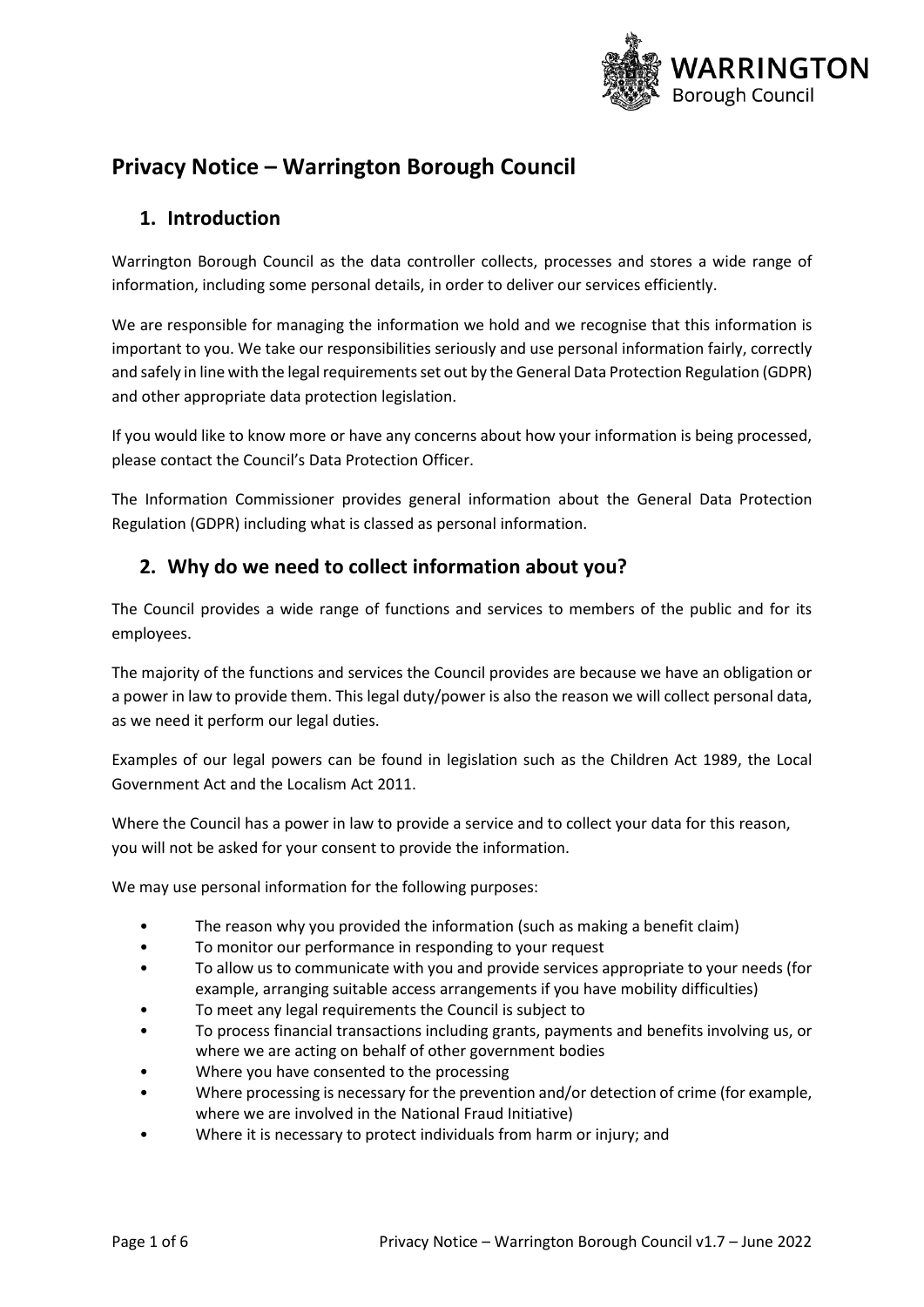• Where your family is receiving services under the Early Help team and the National Troubled Families Programme, we will share personal/sensitive information held by Warrington Borough Council and its partners with the Department for Communities and Local Government for research and evaluation purposes unless you choose to opt out of the data sharing process

## **3. What will we do with you information?**

In deciding what personal information to collect, use and hold, we are committed to making sure that we will:

- Only collect, hold and use personal information where it is necessary and fair to do so
- Keep your personal information secure and safe
- Securely delete any personal information when it is no longer needed
- Be open with individuals about how we use their information and who we share it with; and
- Adopt and maintain high standards in handling any personal information.

We may disclose personal information to any third party involved, but only where it is required by law or allowed under the Data Protection Act. An example of this would be with educational records where we are required to share them with the Department for Education.

The Council may also use and publish your personal data after it has been anonymised, to allow the statistical analysis of data so the Council can effectively target and plan the provision of services.

We will strive to make sure that the third party has sufficiently robust systems and procedures in place to protect your personal information.

### **4. Who do we share your information with?**

The Council may need to share your personal information with a range of partners in order to provide you with services or to administer our functions.

We only share personal data where the law specifically allows it or we have a legal obligation (e.g. a court order) to do so. When we share your personal data, we will always do so in line with data protection legislation.

Examples of Partners we may share your information with are:

- Police Forces where the information is required to prevent and detect crime
- The Cabinet Office as part of the National Fraud Initiative
- Local Health Trusts as part of our safeguarding obligations
- Contractors where commissioned services need your personal data in order to provide Council services on our behalf
- Registered Social Landlords as part of our housing obligations
- $Sttools as part of our education obligations$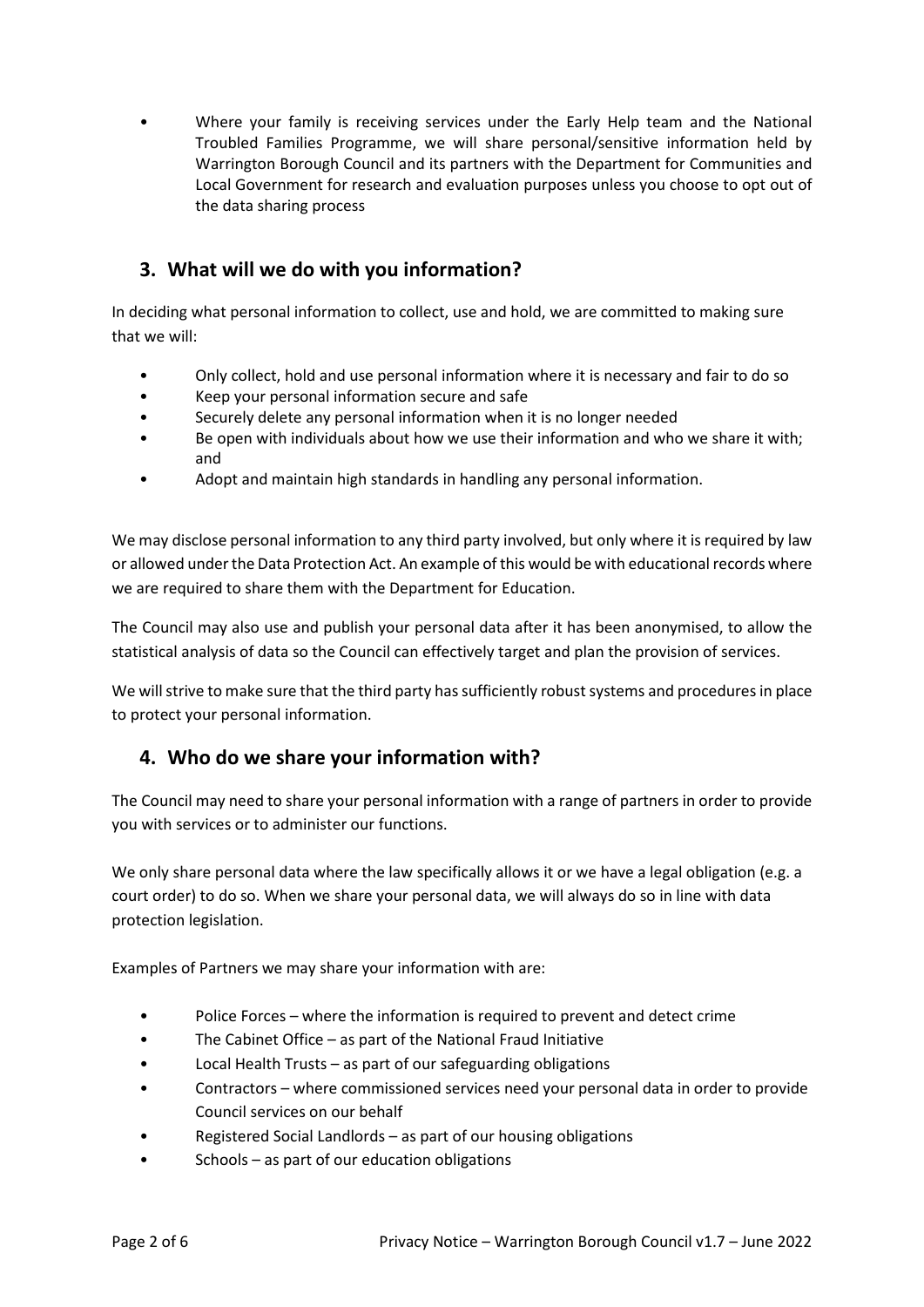- Cheshire Fire & Rescue Service as part of our safeguarding and community care obligations
- Central Government as part of our obligations under the National Impact Study
- The Department for Education (DfE) as part of our obligations to support and provide services to children and young people.
- The Council may need to share your personal information internally with other departments in order to provide you with services or to administer our functions.

### **5. When and how do we dispose of your information**

We only hold information as long as it is needed or required by law and then dispose of it securely

#### **6. Your Rights**

You have the right to request that Warrington Borough Council stops processing your personal data in relation to any council service. However, this may cause delays or prevent us delivering a service to you. Where possible we will seek to comply with your request but we may be required to hold or process information to comply with a legal requirement.

You have the right to request a copy of the information that the Council holds about you. Please see section 9 for further information.

We try to ensure that any information we hold about you is correct. There may be situations where you find the information we hold is no longer accurate. You have the right to have this corrected. If you tell us about incorrect information we hold about you we will then check the accuracy of the information we hold and take any appropriate steps to ensure that the information

### **7. Marketing**

We will only send you targeted information about our services and/or products if you have specifically asked us to do so. You can opt out of this at any time by clicking on the 'unsubscribe' button on the bottom of an email or texting 'stop' to any text messages you receive.

Your contact details collected as part of confidential/sensitive requests for council services will not be used for marketing purposes.

The Council reserves the right to send out generic communications to all residents when necessary to provide advice such as changes to refuse collections or service updates.

### **8. Use of CCTV**

We have installed CCTV systems in some of our locations used by members of the public, for the purposes of:-

- public safety,
- the prevention and detection of crime
- the safe and efficient operation of the road network.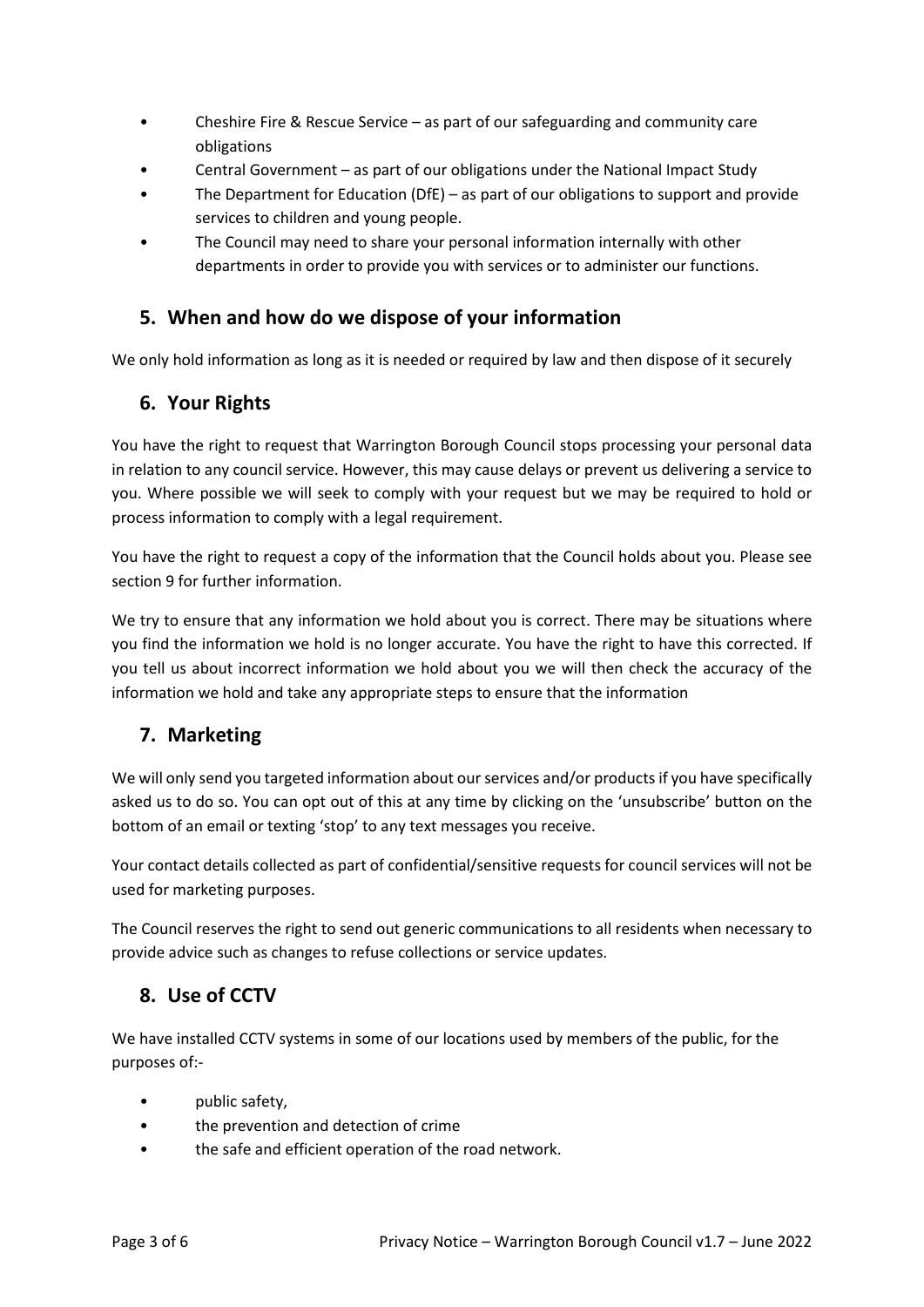In these locations signs are prominently displayed notifying you that CCTV is in operation and providing you with details of who to contact for further information about them.

We will only disclose CCTV images to third parties for the purposes as stated above. CCTV images will not be released to the media for entertainment purposes or placed on the internet.

You have the right to see CCTV images of yourself and be provided with a copy; please see Section 9 'Access to your information and correction' on how to make a request

### **9. Data Sharing for child protection purposes**

Under the Children Act 1989, Local Authorities, have a general duty to safeguard and promote the welfare of children within their area who are in need. (Sec.17 Children Act 1989)

Warrington Borough Council shares information with the NHS national programme to share data in situations where:-

- a child is known to social services and
- is a Looked After Child or on a Child Protection Plan,
- or for Pregnant mothers with child protection plans on the foetus

In these situation we share basic information about that plan securely with the NHS.

If that child attends an NHS unscheduled care setting, such as an emergency department or a minor injury unit:

- the health team is alerted that they are on a plan and has access to the contact details for the social care team
- the social care team is automatically notified that the child has attended, and
- both parties can see details of the child's previous 25 visits to unscheduled care settings in England

### **10.Sharing data with the Department for Education (DfE)**

The Council regularly shares data with the DfE to meet its statutory duties of care to children and young people.

From May 2022, in order to support the DfE taking forward the Stability Index, the Office of the Children's Commissioner is sharing the following data with the DfE: All social worker episodes between 1 April 2017 and 31 March 2019, for the cohort of children who

were looked after by your local authority on 31 March 2019;

All social worker episodes between 1 April 2018 and 31 March 2020, for the cohort of children who were looked after by your local authority on 31 March 2020.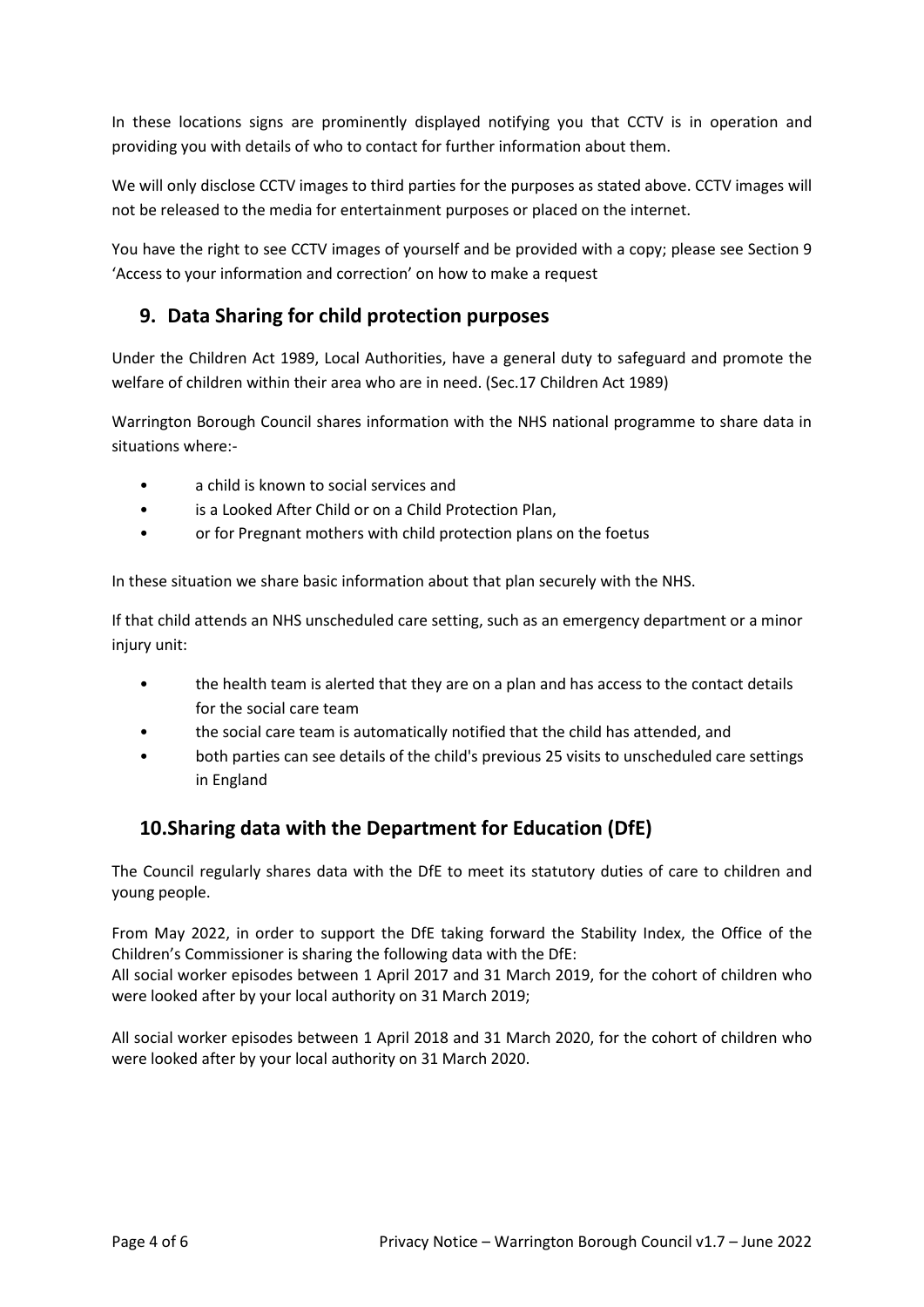### **11.Public Health**

Local authorities are responsible for improving the health of the local population and for public health services. As a result all Local Authorities have a duty to improve the health of the population they serve. To help with this, we use data and information from a range of sources including hospitals to understand more about the nature and causes of disease and ill-health in the area.

### **12.Access to your information and correction**

You have the right to request a copy of the information that we hold about you. If you would like to do so, a written Subject Access Request must be submitted into the Council's Contact Centre

We will need to confirm your identity before any information can be provided and we reserve the right to charge a 'reasonable fee' for the administrative costs of complying with a request if it is manifestly unfounded or excessive, or if an individual requests further copies of their data.

- What you will receive:
- A copy and description of the information held about you
- The reason for which the information is being used
- A list of recipients may be disclosed; and
- An explanation of any codes used

If you have a disability that makes it impossible or unreasonably difficult to make a subject access request in writing, we will make a suitable adjustment for you under the Equality Act 2010, providing we are satisfied about your identity. This may mean treating a verbal request for information as a valid subject access request.

### **13.Access to social care records**

For further information on how to see your social care records please see the Councils website or request a copy of the leaflet 'How to see your social care records' which explains the process and how to make your request.

### **14.Can anyone else ask for my information for me**

Yes. You will need to give us consent in writing of who you want to look at your records and have them complete a Subject Access Request as identified above and we will need proof of identity from yourself and that person.

If a relative or someone else wishes to look at the records of a person who is not able to give their consent, this will only be allowed where it can be shown that it is in the best interest of the person concerned.